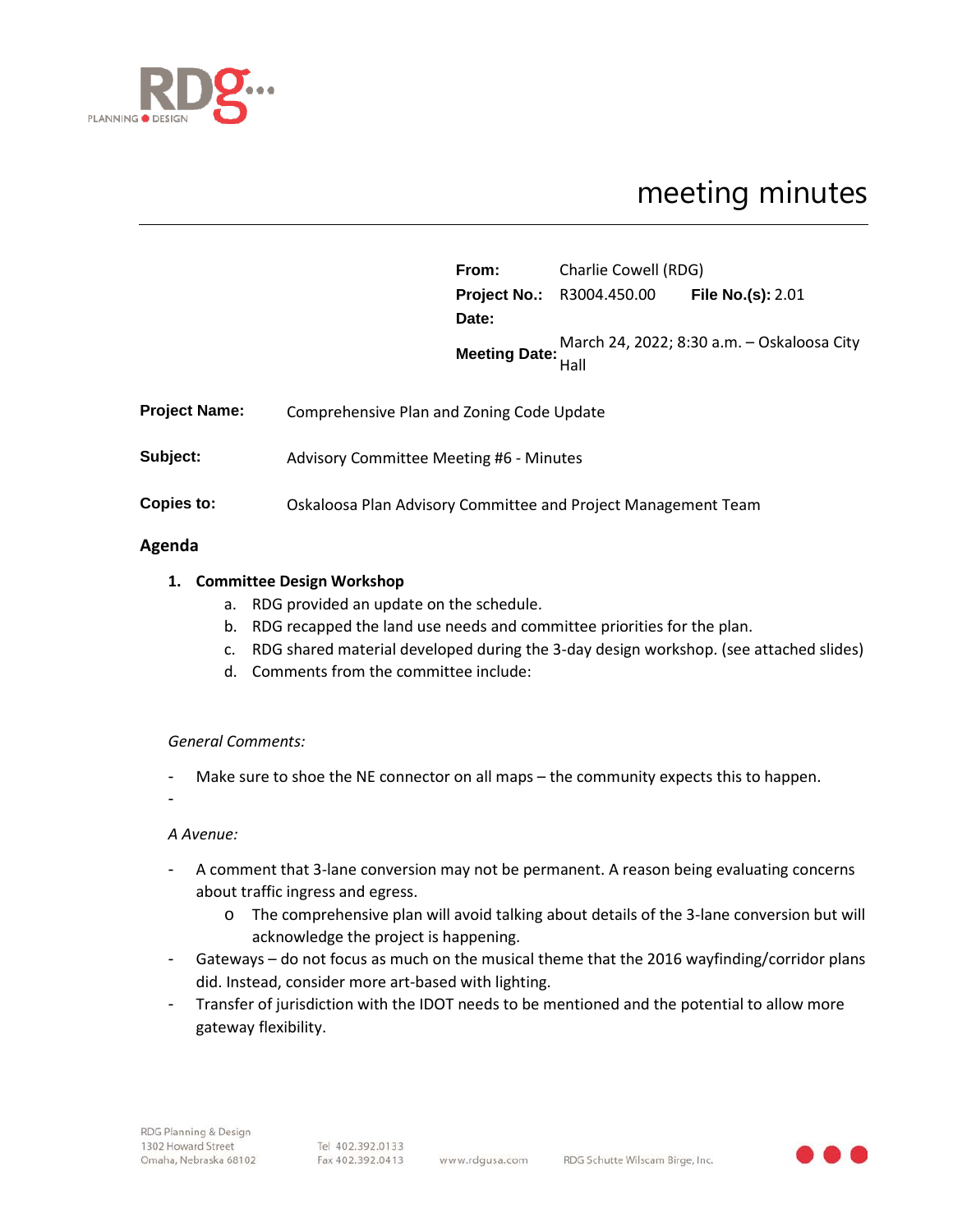## *Northwest development area (around Lacey):*

- An east/west street connection is important. However, there were mixed feelings about whether Trueblood is the right route.
- There is a possibility to infuse more higher density and apartments in this area.

# *Trails:*

- A trail on 3<sup>rd</sup> from school to Downtown and/or D Street is an option.
- Need to provide rationale in the plan for creating trails along streets versus on-street bike facilities.

## *Mall area:*

- Northeast access from the parking lot it is tough to make left turns, so another access west of the Urban Park may be needed.
- A rear façade program could be a good idea.
- A previous concept for the mall area showed a similar layout with closing east/west vehicle traffic between parking lots on the north side of the mall.

## *East sub-area (old Walk-Mart area):*

- Public investment around the current strip center could be a catalyst for new tenants and private investment in the center.
- There is general agreement on some sort of recreational use on a part of this site.
- Infusing art opportunities into the space would be a big opportunity.
- Consider a trail connection south to reach neighborhoods and other facilities.

## **2. Next Steps**

a. The April meeting is canceled for the planning team to work on refinements. The next Committee meeting is May 26<sup>th</sup>, 2022, at 8:30 a.m.

## **Attendance**

| Brant Bollman, FACE, Optimists |
|--------------------------------|
| Joe Caligiuri, City Council    |